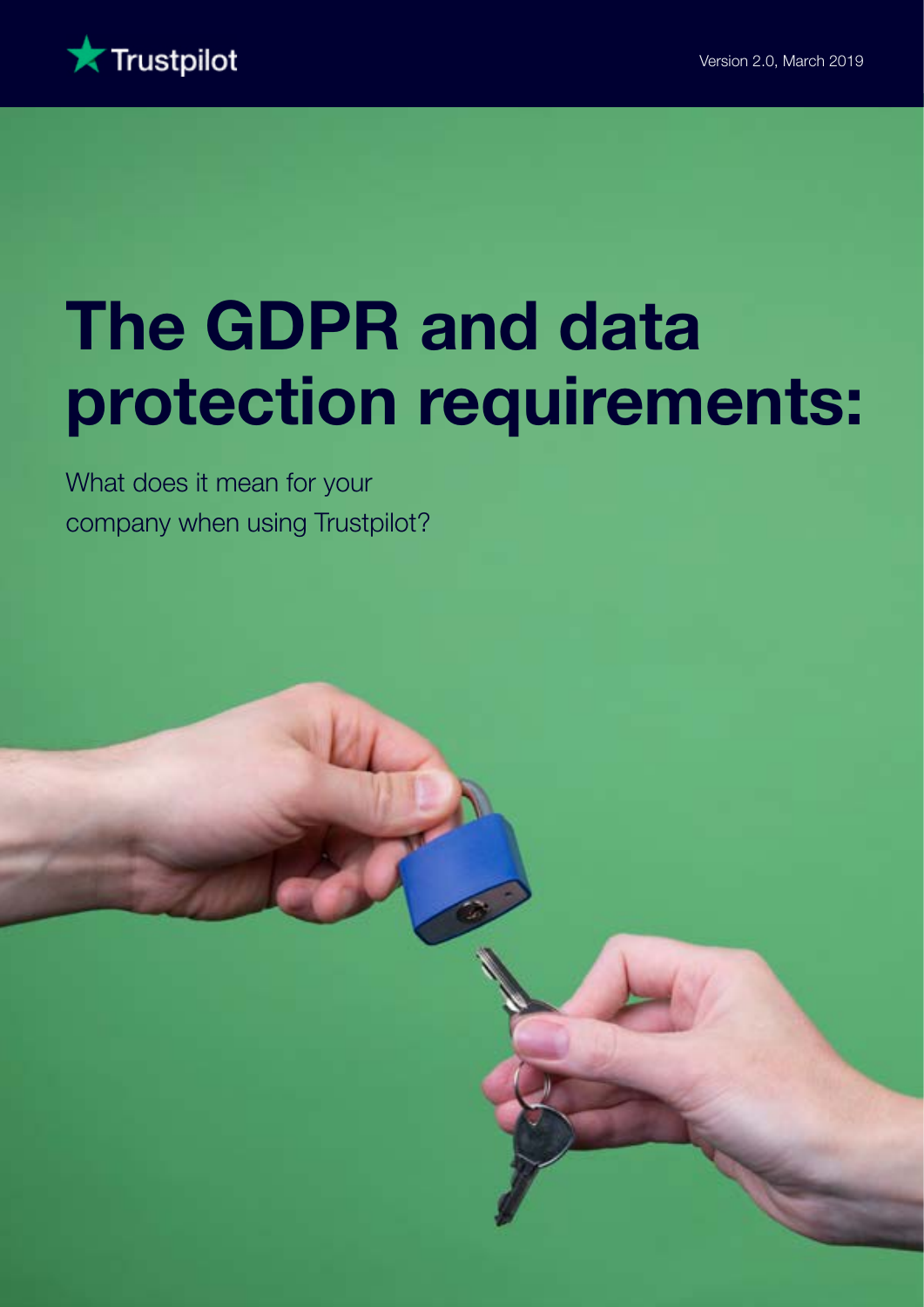

## 1. What is the GDPR?

The General Data Protection Regulation ("GDPR") came into force on 25 May 2018. It focuses on strengthening and unifying data protection for all individuals within the EU. The GDPR has a broad reach; it applies to organizations located within the EU, as well as organizations outside the EU if they offer goods or services to people residing in the EU.

In the United Kingdom, the Information Commissioner's Office ("ICO") issued a [guide to the GDPR](https://ico.org.uk/for-organisations/guide-to-data-protection/guide-to-the-general-data-protection-regulation-gdpr/) that explains the provisions of the GDPR to help organizations comply with its requirements. It's a good resource for additional information about the GDPR that will give you more insight into how to handle the rights of individuals, consent, data breaches, and other obligations under the GDPR.<sup>1</sup>

In this white paper, we outline some of the GDPR-relevant options and recommendations that you can consider implementing when you use Trustpilot.

However, this white paper is not intended as legal advice and shouldn't be considered as such. We strongly recommend that you seek legal advice if you're unsure as to how the GDPR affects your company and your use of Trustpilot.

## $2<sub>-</sub>$ How does the GDPR affect your company?

Trustpilot offers a range of different review invitation methods that let you choose whether your company shares information with Trustpilot, and if so, what types of information Trustpilot receives. When your company (the data controller) shares personal data with Trustpilot (the data processor), both your company and Trustpilot may be required to comply with the GDPR. The terms "data controller" and "data processor" are defined in the GDPR and you can read more about it [here.](https://support.trustpilot.com/hc/en-us/articles/360001141547--Is-Trustpilot-a-data-processor-or-data-controller-)

Some of our solutions enable your company to send review invitation emails using your own systems and you thereby avoid sharing personal data about your customers with Trustpilot.

On our [Support Center](https://support.trustpilot.com/hc/en-us/articles/115008452588--Overview-of-Trustpilot-s-review-invitation-methods), we describe the different review invitation methods that we offer and the data processing activities associated with each

<sup>&</sup>lt;sup>1</sup>For the Netherlands, please see the [guide issued by the Autoriteit Persoonsgegevens.](https://autoriteitpersoonsgegevens.nl/sites/default/files/atoms/files/handleidingalgemeneverordeninggegevensbescherming.pdf)

For Germany, please download the attachment "BfDI Info 1 - Datenschutz-Grundverordnung - Bundesdatenschutzgesetz" available [here.](https://www.bfdi.bund.de/DE/Datenschutz/DatenschutzGVO/Reform/ReformEUDatenschutzrechtArtikel/ReformEUDatenschutzRecht.html?nn=5217040)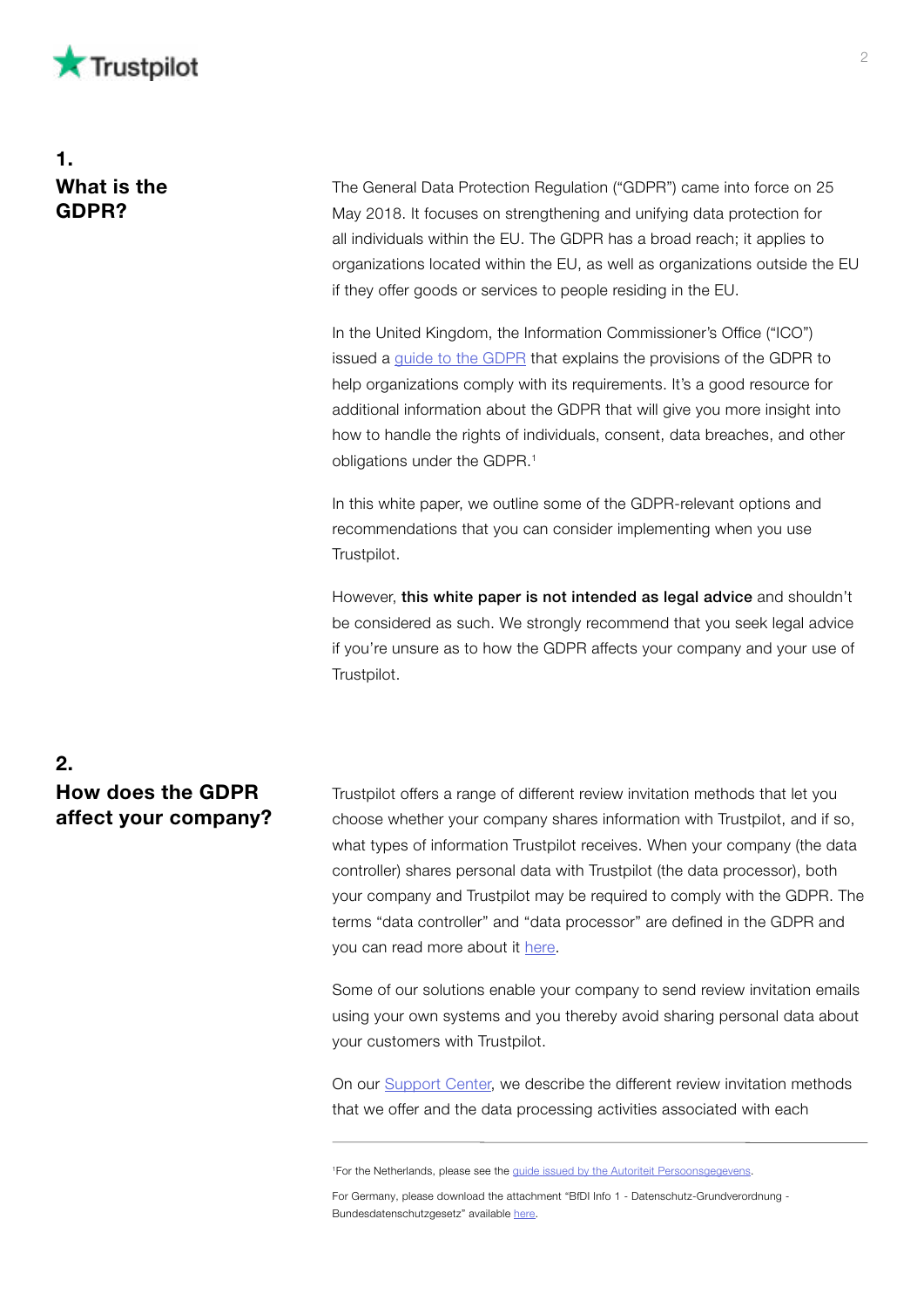

invitation service. If you're unsure what review invitation method you're currently using, please contact your account manager.

If your company has engaged Trustpilot to assist with sending out review invitation emails and collecting feedback from your customers, it's likely that your company will share personal data about customers with Trustpilot.

Article 28 of the GDPR requires that the data controller and data processor put in place a data processing agreement that describes the data processing activities being carried out.

Therefore, we've included a [data processing agreement](https://legal.trustpilot.com/data-processing-agreement) that meets the requirements outlined in the GDPR in all of Trustpilot's customer agreements. This also applies to companies on our Free plan.

We recommend that you keep a copy of the data processing agreement on file in case you need to demonstrate that you comply with Article 28 of the GDPR.

It follows from Article 13 of the GDPR that a data controller must provide its data subjects with specific information about how it processes their personal data. If you share personal data about your customers with Trustpilot, we recommend that you update your privacy policy to state that Trustpilot acts as your data processor and explain why you share information with us.

If you need to add information to your privacy policy about Trustpilot acting as a data processor when sending review invitation emails on your behalf, you may use the following example at your discretion:

[INSERT YOUR COMPANY NAME] may contact you via email to invite you to review any services and/or products you received from us [in order to collect your feedback and improve our services [and products]] (the "Purpose"). We use an external company, Trustpilot A/S ("Trustpilot"), to collect your feedback which means that we will share your name, email address and reference number with Trustpilot for the Purpose. If you want to read more about how Trustpilot process your data, you can find their Privacy Policy [here.](https://uk.legal.trustpilot.com/end-user-privacy-terms)

Note: Please be aware that [XXXX] means that you have to rewrite and adapt in order to fit your privacy policy.

2.1 Keeping your data processing agreement on file

2.2 Updating your privacy policy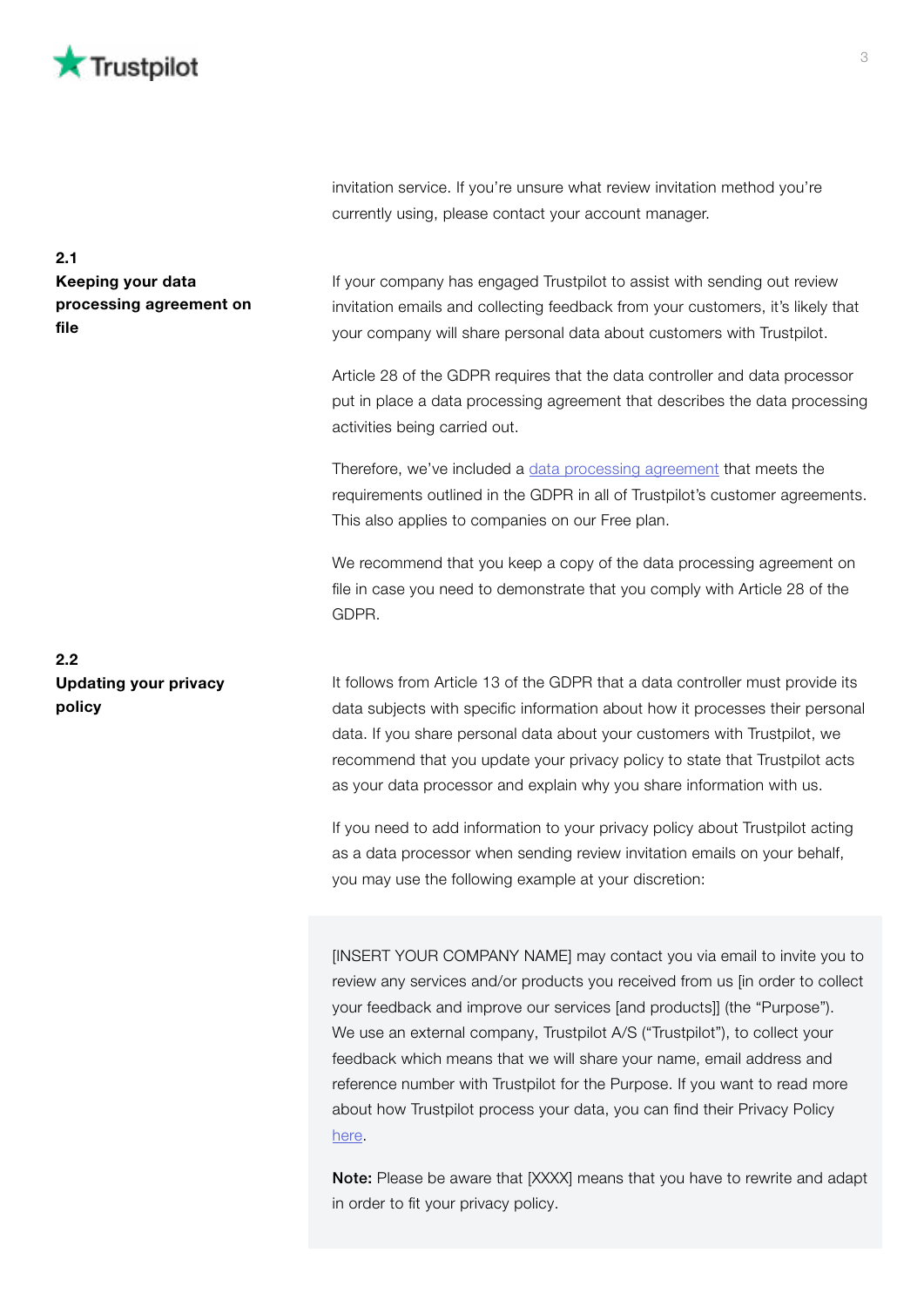

If you plan to display reviews from Trustpilot in your marketing material, consider adding the following:

[INSERT YOUR COMPANY NAME] may also use such reviews in other promotional material and media for our advertising and promotional purposes.

#### 2.3 Explaining how you use Trustpilot to customers

If you receive a request from a customer who asks you to specify what personal data you have about them, this is called a "data subject access request" under the GDPR.

As a data controller, you're obligated to respond to these data subject access requests. Article 15 of the GDPR describes what information you should provide to a customer who sends you a data subject access request and the deadlines you need to comply with. We recommend that you include information about how your company uses Trustpilot as a data processor to assist with collecting feedback from people who have had a service experience with your company.

### 2.4 Handling requests from customers asking to have their data deleted

Article 17 of the GDPR gives consumers the right to erasure ("right to be forgotten"). If your company uses a review invitation method where you share personal data with Trustpilot, and you receive a request from a customer to have his/her personal data deleted, you can use our delete invitation data functionality. This functionality allows your company to delete your review invitations data up to a certain date or about a specific customer using your business account. For more details on how this works, please see [this article.](https://support.trustpilot.com/hc/en-us/articles/360001157168-How-do-I-delete-review-invitations-data-for-companies-)

## 3. Review invitation emails and consent

In some countries, review invitation emails are viewed as unsolicited marketing communication that require prior consent from your customers. This means that you may be required to obtain consent from your customers depending on national legislation. Here is information for Danish, German, Dutch and British companies about whether review invitation emails are considered unsolicited marketing that require consent.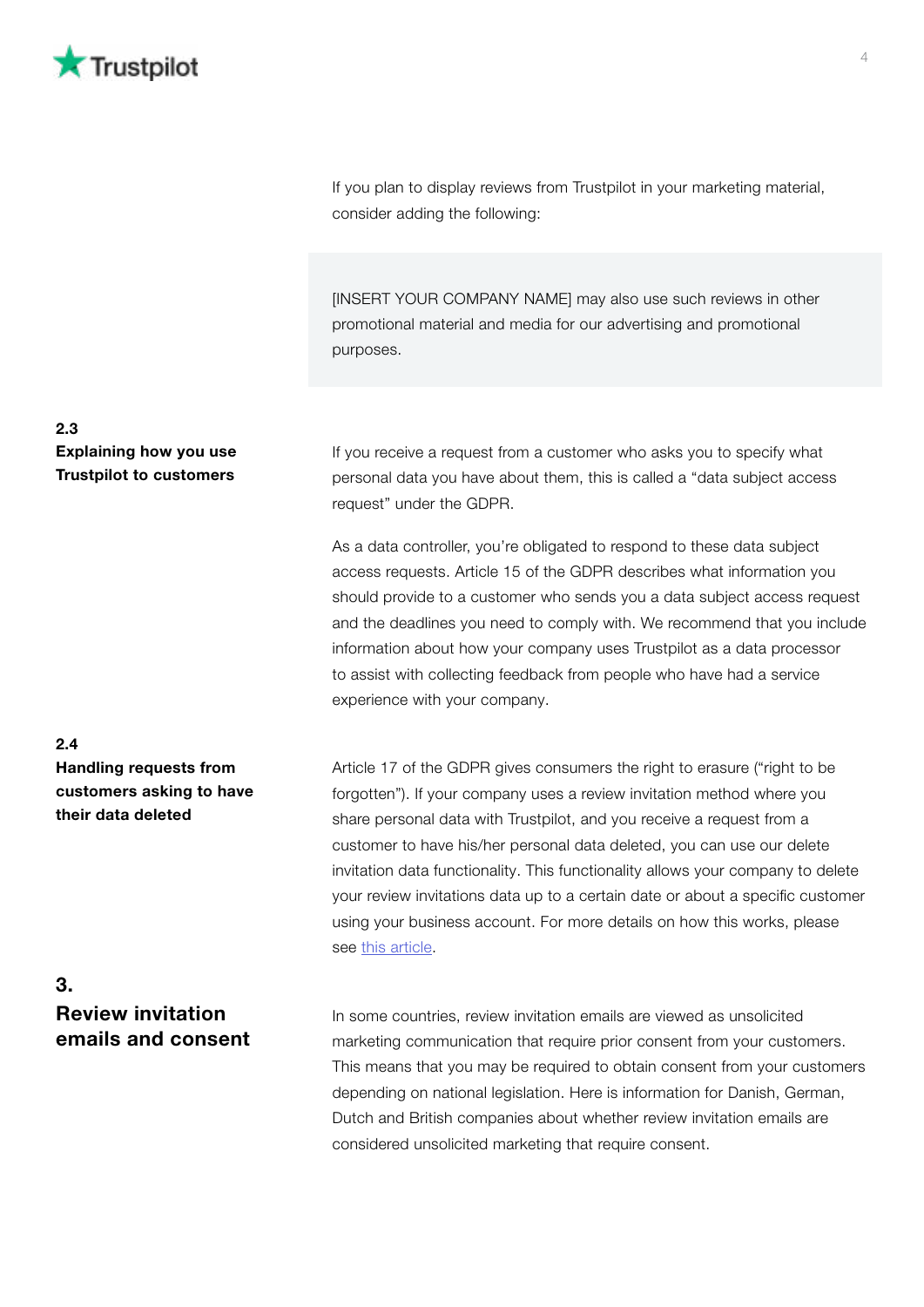

| 3.1<br><b>Information about</b><br>sending review<br>invitation emails | In the following, we provide an overview of the national rules for review<br>invitation emails in Denmark, the Netherlands, the United Kingdom and<br>Germany. Please note that this information is not intended as legal advice<br>and shouldn't be considered as such.<br>Note: When you send review invitation emails to your customers, make sure<br>to include your company name, address and company registration number<br>and an unsubscribe link in the review invitation email. |
|------------------------------------------------------------------------|-------------------------------------------------------------------------------------------------------------------------------------------------------------------------------------------------------------------------------------------------------------------------------------------------------------------------------------------------------------------------------------------------------------------------------------------------------------------------------------------|
| Denmark                                                                | In Denmark, review invitation emails generally aren't considered unsolicited<br>marketing communication that require consent from your customers,<br>provided that the review invitation email is neutral and doesn't contain any<br>marketing elements.                                                                                                                                                                                                                                  |
|                                                                        | The Danish Consumer Ombudsman writes in its guidelines on spam that if<br>the review invitation email contains any marketing elements, for example if<br>your company tries to advertise a certain product, the review invitation email<br>may be regarded as unsolicited marketing communication that requires your<br>customers' consent.                                                                                                                                               |
|                                                                        | When you send review invitation emails to your customers, make sure to<br>include your company name and an unsubscribe link in the review invitation<br>email.                                                                                                                                                                                                                                                                                                                            |
| The Netherlands                                                        | In the Netherlands, review invitation emails are generally not considered<br>unsolicited marketing communication that require consent from your<br>customers unless the review invitation email contains direct marketing or is<br>promoting sales. If this is the case, you may be required to obtain consent<br>from your customers.                                                                                                                                                    |
|                                                                        | When you send review invitation emails to your customers, make sure to<br>include your company name and an unsubscribe link in the review invitation<br>email.                                                                                                                                                                                                                                                                                                                            |
| United Kingdom                                                         | In the United Kingdom, review invitation emails are not considered to be<br>direct marketing if they are used for genuine market research. You can only<br>contact a customer about a specific sale or service without consent as long<br>as it is directly linked to that transaction.                                                                                                                                                                                                   |
|                                                                        | If a review invitation email includes promotional material or collects details                                                                                                                                                                                                                                                                                                                                                                                                            |

to use in future marketing campaigns, the email is for direct marketing